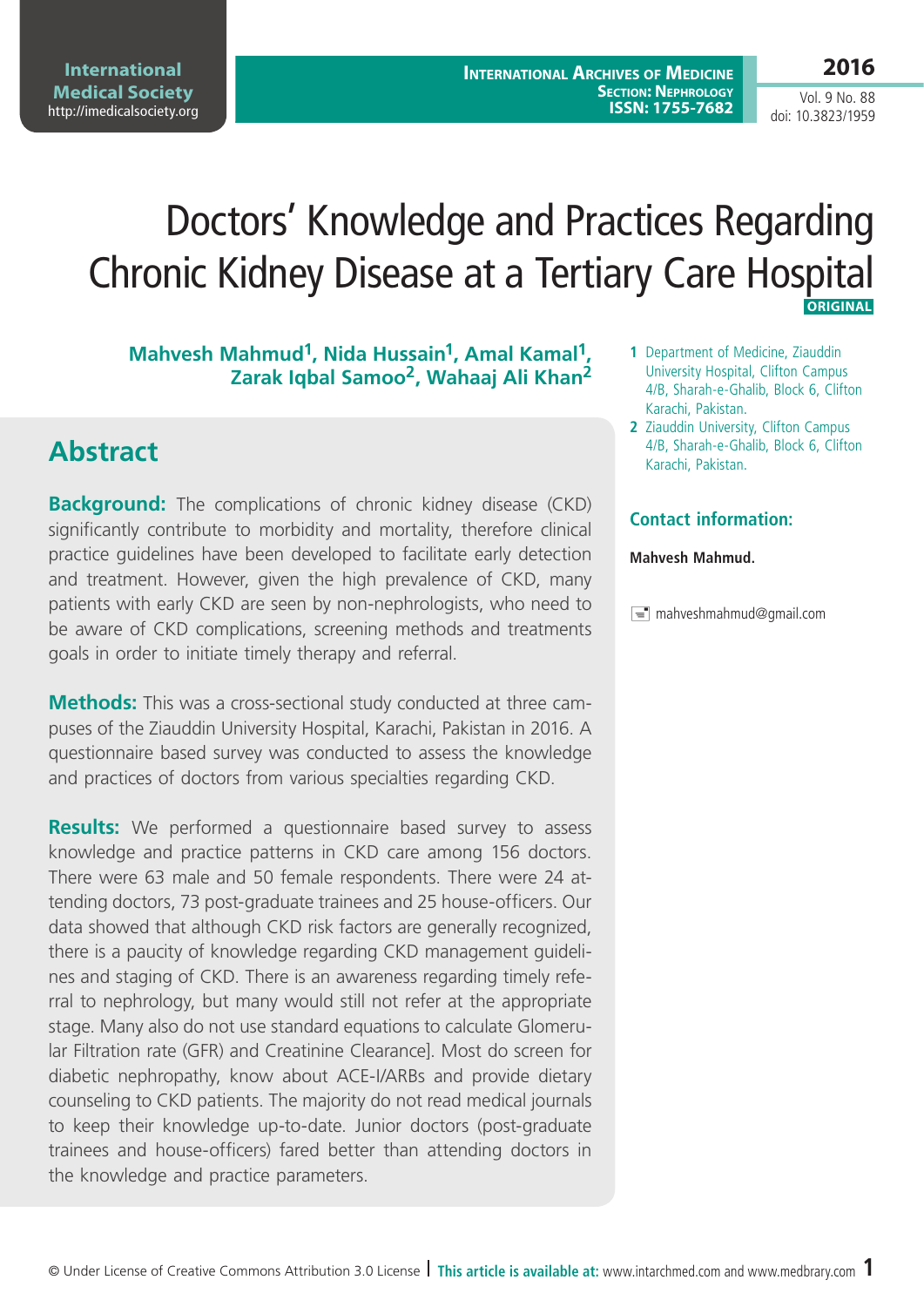**2016**

Vol. 9 No. 88 doi: 10.3823/1959

**Conclusion:** Our survey shows that there is a requirement for continuing education and awareness among doctors regarding CKD and its management guidelines, as well as timely referral to a nephrologist. Facing a growing CKD incidence, doctors can have an impact on preventing its progression and associated complications with increased familiarity of local guidelines.

#### **Keywords**

Chronic Kidney Disease; Doctors, Knowledge; Practices; practice guidelines.

## **Introduction**

Chronic kidney disease (CKD) is a common and growing problem worldwide. It is in fact, a worldwide epidemic health problem of increasing prevalence and expenditure [1]. It is a major health problem globally, casting an enormous burden on healthcare systems, is a source of psychological distress, and is associated with cardiovascular diseases, resulting in substantial morbidity and mortality [2]. According to the Global Burden of Disease Study, CKD was ranked 18<sup>th</sup> in the list of causes of total number of global deaths in 2010 [3]. Approximately 12.5% of adults in Pakistan show some evidence of kidney damage and/or reduced kidney function [4]. Identification of CKD requires recognition of individual risk and appropriate laboratory testing [serum creatinine and/or urinary protein] [5], since symptoms generally do not manifest in the earlier stages of CKD.

The worldwide rise in the prevalence of CKD demands changes in the global approach towards the prevention of CKD, mainly by detecting the risk factors [6]. Hypertension and diabetes mellitus are the leading important risk factors for CKD in developing countries [7]. Many studies have confirmed this association - these two diseases share risk factors such as smoking and obesity, and promote vascular alterations that increase the risk for developing kidney impairment [8]. With the aging of the population and the increasing incidence of obesity, hypertension and diabetes, the number of individuals at risk for CKD will continue to increase [9]. In 2003, the American Heart Association released a statement that CKD is a major risk factor for coronary disease [10, 11]. Two later studies demonstrated that the risk of death and cardiovascular events in people with coronary artery disease are directly related to the degree of renal dysfunction [12, 13]. The high prevalence of CKD in the population in Pakistan is not unexpected since the incidence of hypertension and diabetes in Pakistan is one of the highest in the world [14, 15].

Earlier-stage CKD can also lead to several complications, such as anemia and bone mineral metabolism disorders, as well as poor outcomes, including cardiovascular events, morbidity, and mortality [16], in addition to progression to end-stage renal disease (ESRD), requiring dialysis or transplant for survival. Despite these known adverse consequences of CKD, the majority of persons with the disease, especially prior to ESRD, remain unaware of their disease [17-19]. Awareness of CKD remains unacceptably low, despite recent attempts to increase awareness through dissemination of clinical practice guidelines and recommendations for patients with CKD or its risk factors to providers [20-22], including community awareness events such as World Kidney Day [23, 24]. Earlier recognition of CKD can slow the progression of CKD, prevent complications, and reduce cardiovascular-related outcomes; additionally, early referral to a nephrologist has been shown to improve outcomes for those who progress to end-stage renal disease [27-30]. It has been observed that physicians other than nephrologists are less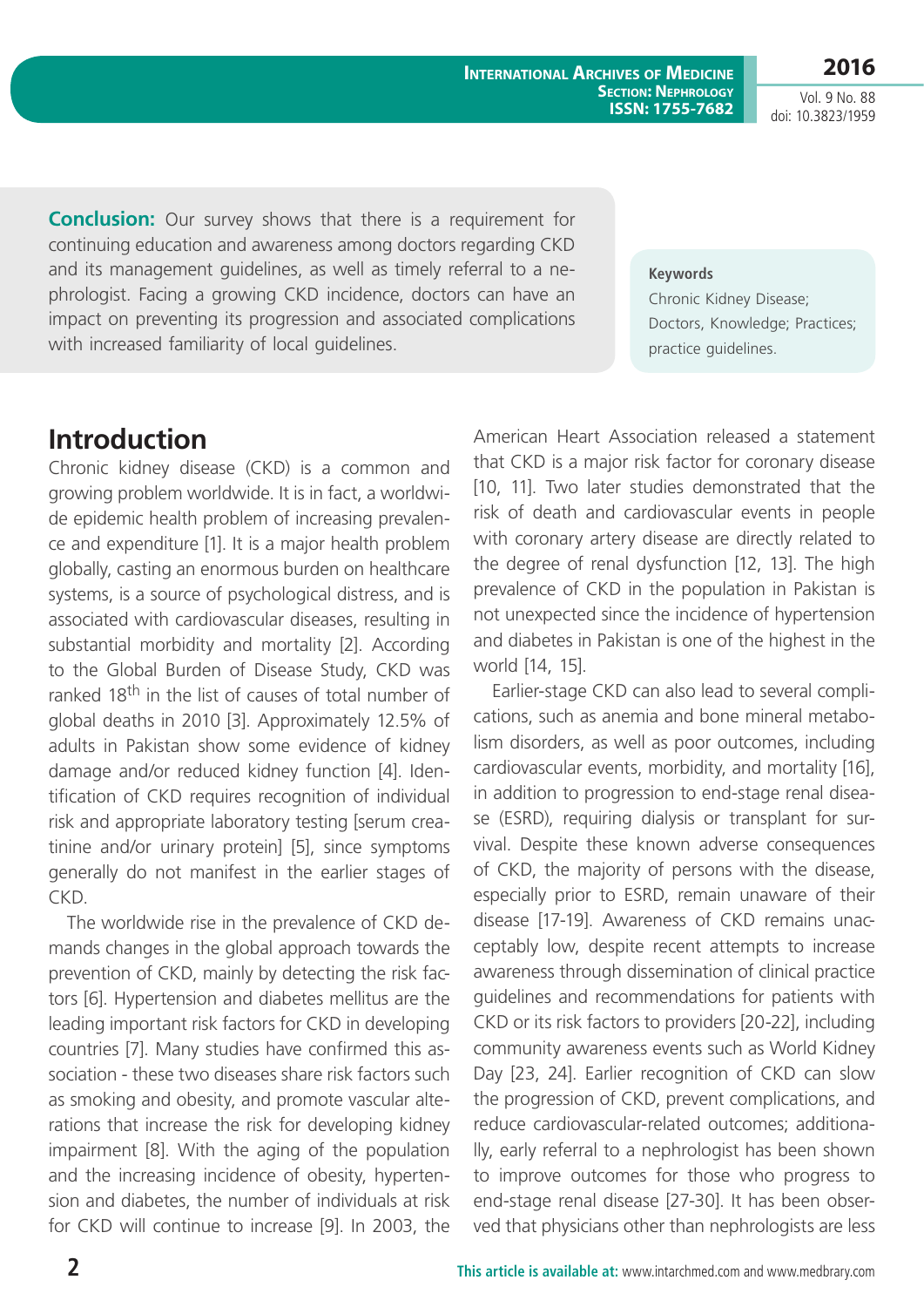likely to recognize CKD and differ in their clinical evaluation of CKD [31]. In a significant number of cases, CKD patients are referred to nephrologists much later than it would deem appropriate [32]. Late evaluation of CKD patients by nephrologists, especially those presenting in Stage 5 CKD, is associated with suboptimal pre-dialysis care and increased mortality [33-35]. This is especially pertinent to developing countries, where support for renal replacement therapy is constrained for the vast majority of ESRD patients by cost and lack of technological advancements [36].

Recent studies across Pakistan have shown a general lack of awareness among doctors regarding chronic kidney disease. One study from Lahore showed that the majority of doctors have poor to average knowledge about kidney disease; most think that nephrology services are inadequate in their hospitals and the subject must be taught before graduation from medical school [37]. A study from Karachi identified specific gaps in the knowledge and approach of general practitioners (GPs) regarding the diagnosis and management of CKD… it highlighted the need for educational efforts to increase awareness of clinical practice guidelines and recommendations for patients with CKD, in order to improve management and clinical outcomes of this population of patients [38]. Another study from Islamabad showed a need for continuing education and awareness among physicians regarding CKD management, and the benefits of timely referral to a nephrologist [31]. According to a 2006 study, there were only about 80 formally trained nephrologists in Pakistan for a population of about 160 million (while the USA had more than 5000 nephrologists for a population of 300 million) [39], and the situation is not much different ten years later. Until the public health services in Pakistan are developed further and the referral system to nephrologists is improved, doctors other than nephrologists will continue to see and manage patients with CKD, and it is imperative that they should be aware of

the guidelines regarding the detection, monitoring and treatment of CKD.

A Knowledge, Attitude and Practices (KAP) survey is a quantitative method [predefined questions formatted in standardized questionnaires] that provides access to quantitative and qualitative information. KAP surveys reveal misconceptions or misunderstandings that may represent obstacles to the activities that we would like to implement and potential barriers to behavior change [40]. In certain situations, extensive training provides ample information, but there is still no implementation due to a lack of conviction about the importance of the subject or the belief that this information pertains to a different population and cannot be practiced in this setting. We therefore aimed to implement a "Knowledge and Practice" study for chronic kidney disease to identify areas for improvement, in order to develop an intervention strategy that reflects specific local circumstances and the cultural factors that influence them; and to plan educational and training activities that are suited to the respective population involved.

## **Materials and Methods**

We conducted a cross-sectional study of doctors to assess their awareness and approach towards CKD diagnosis and management at the three campuses of the Ziauddin Hospital, Karachi (a tertiary care hospital) from Jan-Mar 2016.

### **Survey instrument**

We reviewed the Kidney Disease Outcomes and Quality Initiatives (KDOQI) commentary on the 2012 KDIGO clinical practice guidelines for the evaluation and management of CKD [22] and identified themes relevant to doctors providing pre-dialysis CKD care and referring patients to nephrologists. In the absence of a validated questionnaire to meet the objectives of our study, we designed a questionnaire to meet local needs. The level of difficulty of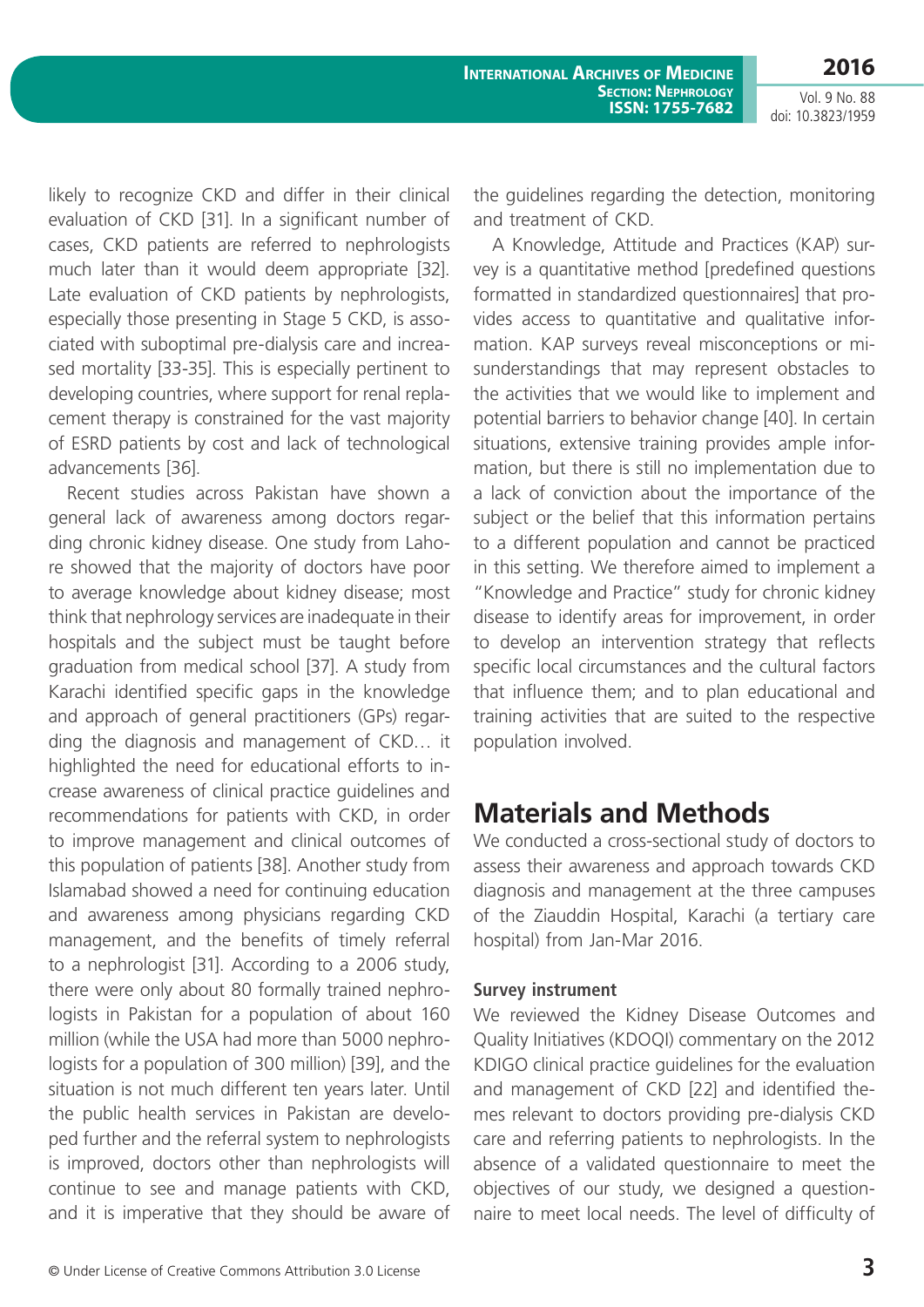Vol. 9 No. 88 doi: 10.3823/1959

the questions was appropriate for doctors who had completed their "house-job", regardless of which clinical sub-specialty they were now pursuing. The "house-job" in Pakistan is one year of mandatory clinical training after graduation from medical school in Pakistan, in which the "house-officers" [HOs] rotate through the Departments of Medicine and Surgery and gain comprehensive clinical experience. The post graduate training is a four year long training in different specialties after completion of the house-job. The survey instrument was piloted and modified based on feedback. The questionnaire was anonymous with no demands for personal information. Doctors' participation was voluntary after informed consent

Data was collected on a structured questionnaire containing questions on the following basic themes:

- Academic position: data was collected on the academic position of the doctors, as well as information on the number of years they had been in practice. For post-graduate trainees (PGs), the year of training was ascertained.
- Knowledge of CKD, including use of formulae for estimated (EGFR) to stage CKD, awareness of the stages of CKD and of the National Kidney Foundation (NKF) KDOQI guidelines for managing CKD, knowledge of "age-related decline in GFR", risk factors for, and complications of CKD. It also included questions on timing of referral to nephrologists, measurement of urine protein in CKD evaluation, monitoring of anemia and bone-mineral parameters in patients with CKD.
- Practice questions including routine calculation of eGFR for CKD evaluation, dosing of medications according to creatinine clearance, screening for diabetic kidney disease, management of hypertension in CKD including blood pressure goals, provision of dietary counseling to patients with CKD, the need for more education on the subject, and sources of information about CKD.

### **Data Collection Methodology**

The subjects were asked to fill out the questionnaires at their workplace in front of the authors conducting the survey, and the filled forms were returned within ten to twenty minutes. A repeat visit was conducted after two days to include those subjects who could not be contacted during the first visit. Overall, 122 doctors out of the 196 enlisted could be surveyed.

### **Study Participants**

The sample size was estimated to be 96 and convenience sampling was the method employed. The questionnaires were distributed to doctors from the Departments of Medicine, Family Medicine, Gynaecology, Dermatology, Psychiatry, Surgery, Ophthalmology and Otolaryngology, as these specialties are the referral base to the nephrologists at the hospital.

#### **Inclusion/Exclusion Criteria**

We excluded doctors who had not yet started their house-job.

### **Statistical analysis**

All statistical analyses were conducted using the Statistical package for social science SPSS version 21. A descriptive analysis was carried out for demographic characteristics and results, and presented as mean  $\pm$  standard deviation. Frequencies and percentages were calculated for gender, position of work, and postgraduate qualifications. The data were sub-analyzed using the Chi square test for differences in knowledge among doctors according to their year of training, their academic positions and specialties.

### **Results**

The questionnaires were distributed to 156 doctors (keeping in mind wastage and non-response), out of which 122 completed the survey. There were 63 male and 59 female respondents. There were 24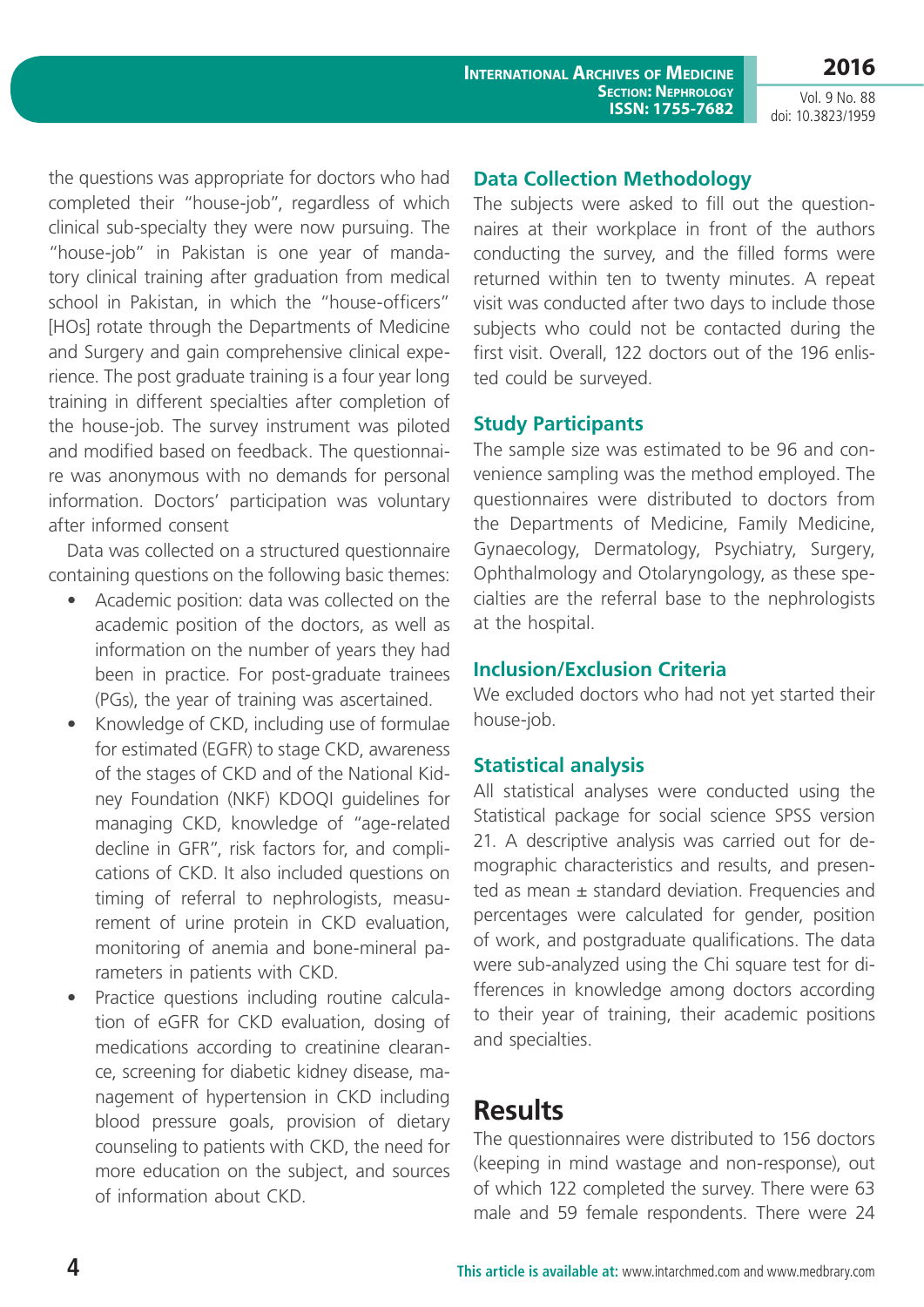**Figure 1:** Academic positions of attending doctors (Consultants refers to attending doctors who do not have faculty positions, senior registrars are attending doctors who have just completed their postgraduate degree. Assistant professors, associate professors and professors are higher up in the academic hierarchy in that order). AssocProf: Associate Professor.



attending doctors, 25 house-officers and 73 were post-graduate trainees. **Figure 1** shows the academic positions of the consultants who took part in the survey.

**Figure 2** shows the subspecialty break-up for the respondents, **figure 3** shows the number of years all the doctors had been in practice, and **Table 1** enlists the year of training for the post-graduate trainees.

**Table 2** is a detailed break-up of the knowledge parameters in the questionnaire. The majority of res-

Table 2. Knowledge parameters by position.



**Figure 3:** years of practice 1: 0-5 years, 2: 5-10 years, 3: 10-20 years, 4: >20 years.





| <b>Years</b> | $n=73$ |
|--------------|--------|
|              | 20     |
|              | 33     |
| 3            |        |
|              | 11     |

| <b>Ouestions</b>                                                               |               | House-Officer | Post-graduate trainee |               | <b>Attending Doctor</b> |               |
|--------------------------------------------------------------------------------|---------------|---------------|-----------------------|---------------|-------------------------|---------------|
|                                                                                |               |               | N                     |               | N                       |               |
|                                                                                | 25            | $\frac{0}{6}$ | 73                    | $\frac{9}{6}$ | 24                      | $\frac{0}{0}$ |
| What is the best way to stage CKD? (eGFR)                                      | 18            | 72.0          | 62                    | 84.9          | 15                      | 62.5          |
| How many stages of CKD are you aware of?                                       | 10            | 40.0          | 52                    | 71.2          | 11                      | 45.8          |
| Are you aware of standard guidelines for CKD<br>management?                    | $\bigcap$     | 0.0           | 18                    | 24.7          | 9                       | 37.5          |
| Which is the most commonly used formula for GFR<br>estimation for staging CKD? | $\mathcal{P}$ | 8.0           | 10                    | 13.7          | 5                       | 20.8          |
| Are you aware of age-related decline in GFR?                                   | 20            | 80            | 51                    | 69.9          | 19                      | 79.2          |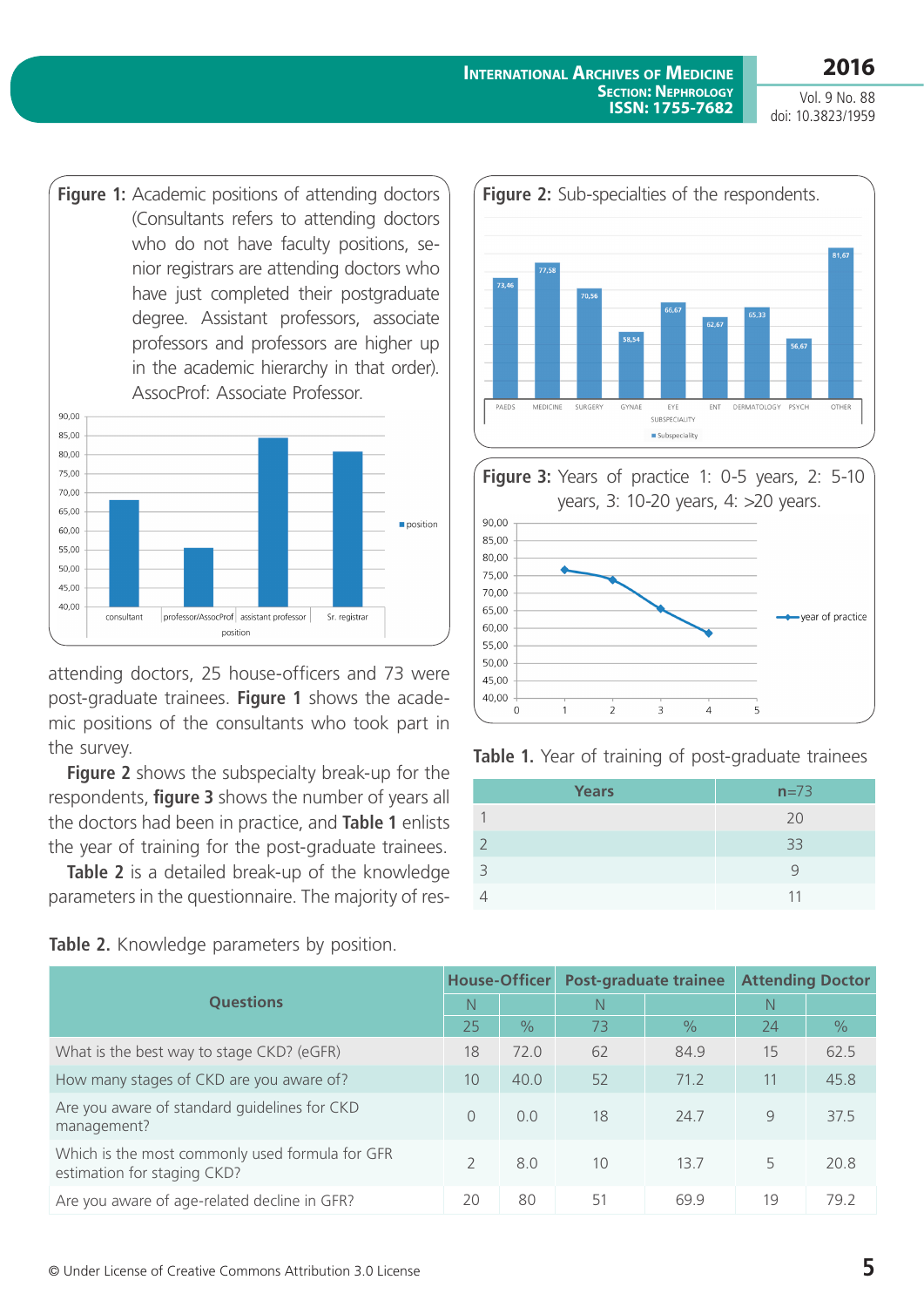**2016**

Vol. 9 No. 88 doi: 10.3823/1959

|                                                                                               |                        | <b>House-Officer</b> |               | <b>Post-graduate trainee</b> |               | <b>Attending Doctor</b> |               |  |
|-----------------------------------------------------------------------------------------------|------------------------|----------------------|---------------|------------------------------|---------------|-------------------------|---------------|--|
|                                                                                               | <b>Questions</b>       | N                    |               | N                            |               | N                       |               |  |
|                                                                                               |                        | 25                   | $\frac{0}{0}$ | 73                           | $\frac{0}{0}$ | 24                      | $\frac{0}{0}$ |  |
| Are you aware that the following are risk factors for CKD?                                    |                        |                      |               |                              |               |                         |               |  |
| Diabetes Mellitus                                                                             |                        | 25                   | 100.0         | 71                           | 97.3          | 22                      | 91.7          |  |
| Hypertension                                                                                  |                        | 24                   | 96.0          | 71                           | 97.3          | 22                      | 91.7          |  |
| Renal stone disease                                                                           |                        | 18                   | 72.0          | 60                           | 82.2          | 19                      | 79.2          |  |
| Chronic glomerulonephritis                                                                    |                        | 23                   | 92.0          | 66                           | 90.4          | 24                      | 100.0         |  |
| Are you aware that the                                                                        | Anemia                 | 21                   | 84.0          | 69                           | 94.5          | 24                      | 100           |  |
| following are complications                                                                   | Cardiovascular disease | 20                   | 80.0          | 60                           | 82.2          | 16                      | 66.7          |  |
| of CKD?                                                                                       | Bone disease           | 22                   | 88.0          | 61                           | 83.6          | 20                      | 83.3          |  |
| Does late referral to a nephrologist cause high morbidity<br>and mortality?                   |                        | 21                   | 84            | 71                           | 97.3          | 21                      | 87.5          |  |
| What is the goal BP for CKD patients?                                                         |                        |                      | 32            | 46                           | 63            | 13                      | 54.2          |  |
| After how many years of diagnosis of DM Type 2 should<br>screening for DM start?              |                        | 13                   | 52            | 39                           | 53.4          | 16                      | 66.7          |  |
| eGFR: estimated Glomerular Filtration Rate. CrCl: Creatinine Clearance. DM: Diabetes Mellitus |                        |                      |               |                              |               |                         |               |  |

pondents identified eGFR as the best way of staging CKD. The majority of post-graduate (PG) trainees were aware of the five stages of CKD, but this did not hold true for attending doctors and consultants. The majority of doctors were not aware of standard guidelines for CKD management, neither were they aware of the formula (MDRD) used for CKD staging. A vast majority was aware of "age-related decline in GFR", and they could correctly identify diabetes mellitus (DM), hypertension, renal stone disease and chronic glomerulonephritis as risk factors for chronic kidney disease. A significant number correctly identified the complications of CKD. Most also knew that late referral to nephrologists increases mortality and morbidity among CKD patients. The goal BP for CKD was correctly identified by 63% of PGs and 54% of attending doctors, but only 32% of houseofficers [HOs]. A majority of the respondents knew that screening for diabetic nephropathy should begin with the diagnosis of diabetes mellitus (DM).

**Table 3** is a detailed break-up of the answers for the practice parameters of the questionnaire. A majority of doctors did refer patients with CKD Stage 3 and below to nephrology, and they also routinely measured urine protein, and monitored anemia and bone markers in patients with CKD. However, it was the majority of the PG trainee group only who routinely use standard equations to calculate GFR in CKD patients, and also used creatinine clearance to adjust medication doses. The majority of doctors correctly identified ACE/ARBs as the anti-hypertensives of choice for CKD patients. An overwhelming number refer to textbooks for information/updates on CKD as compared to journals, seminars and online resources. The majority of doctors also provided dietary counselling to CKD patients and routinely measured urinary microalbumin to screen for diabetic nephropathy.

**Table 4** is a post-hoc (Tukey) test comparing all the parameters between the attending doctors as per their position. The senior registrars and assistant professors had more correct answers [indicating superior knowledge/practice] as compared with associate professors, professors and consultants.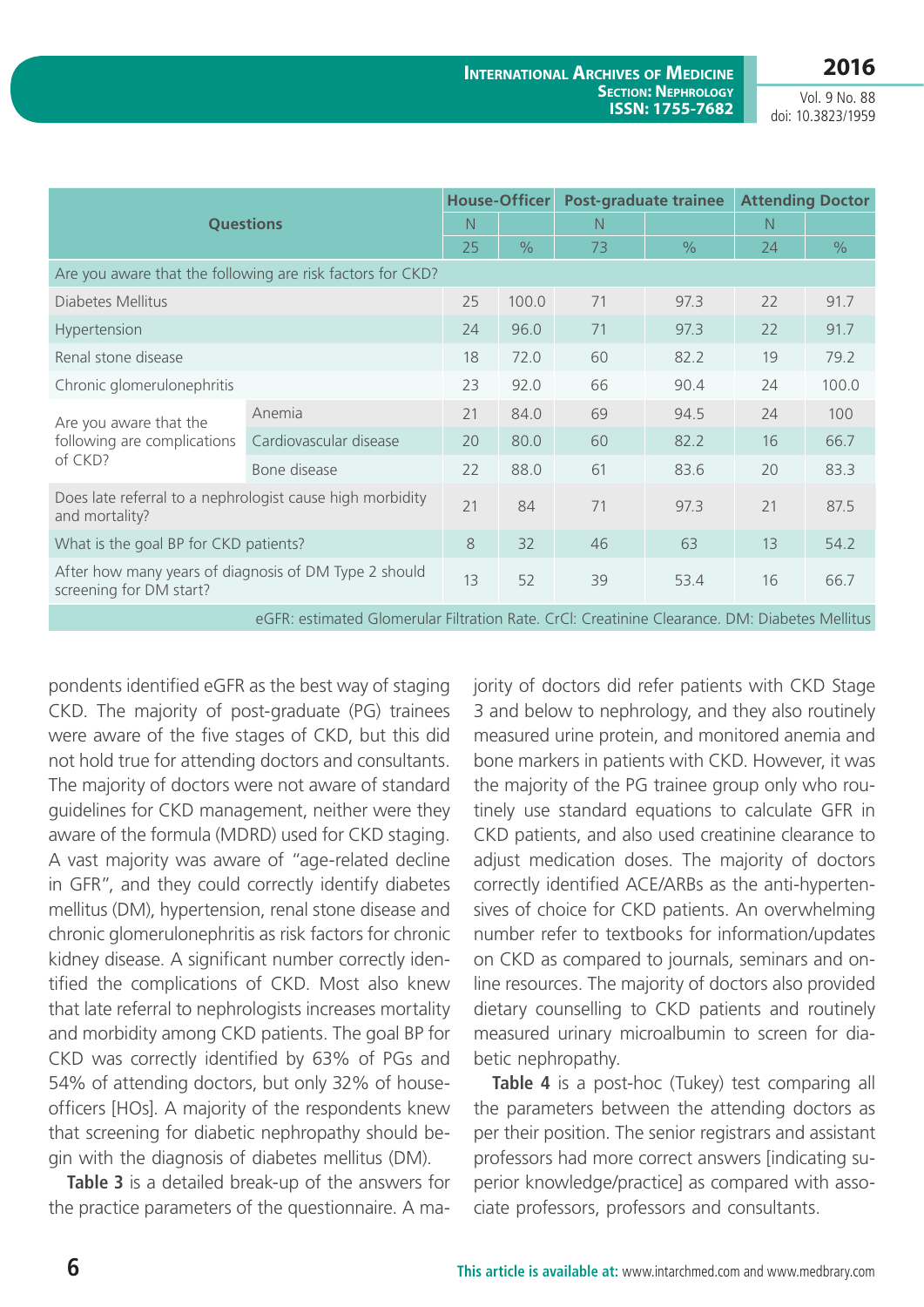Vol. 9 No. 88 doi: 10.3823/1959

### Table 3. Practice parameters for the respondents.

| <b>Questions</b>                                                               |                                                                                                         | <b>House-Officer</b> |               | Post-graduate<br>trainee |               | <b>Attending Doctor</b> |      |
|--------------------------------------------------------------------------------|---------------------------------------------------------------------------------------------------------|----------------------|---------------|--------------------------|---------------|-------------------------|------|
|                                                                                |                                                                                                         | N                    |               | $\overline{N}$           |               | $\overline{N}$          |      |
|                                                                                |                                                                                                         |                      | $\frac{0}{0}$ | 73                       | $\frac{0}{0}$ | 24                      | $\%$ |
| Do you refer patients with CKD stages 3-5 to a nephrologist?                   |                                                                                                         |                      | 56            | 57                       | 78.1          | 18                      | 75   |
| Do you routinely measure urine protein in CKD patients                         |                                                                                                         | 24                   | 96            | 67                       | 91.8          | 23                      | 95.8 |
|                                                                                | Do you monitor anemia and iron deficiency in CKD patients?                                              | 22                   | 88            | 69                       | 94.5          | 22                      | 91.7 |
| Do you monitor calcium, phosphorus and PTH levels in CKD<br>patients?          |                                                                                                         |                      | 88            | 66                       | 90.4          | 17                      | 70.8 |
| Do you use standard equations to calculate eGFR in CKD<br>patients?            |                                                                                                         |                      | 44            | 45                       | 61.6          | 10                      | 41.7 |
| Do you use creatinine clearance to adjust medication doses<br>in CKD patients? |                                                                                                         |                      | 44            | 53                       | 72.6          | 13                      | 54.2 |
| Which antihypertensive do you prefer for CKD patients?<br>(Answered ACE-I/ARB) |                                                                                                         | 19                   | 76            | 53                       | 72.6          | 16                      | 66.7 |
|                                                                                | Medical journals                                                                                        | 11                   | 44            | 37                       | 50.7          | 13                      | 54.2 |
| What is/are your primary<br>source of                                          | <b>CME</b> seminars                                                                                     | 10                   | 40            | 42                       | 57.5          | 14                      | 58.3 |
| information/updates                                                            | Online articles                                                                                         | 15                   | 60            | 43                       | 58.9          | 16                      | 66.7 |
| on CKD?                                                                        | Textbooks                                                                                               | 22                   | 88            | 65                       | 89            | 18                      | 75   |
| Do you routinely provide dietary counselling to CKD patients?                  |                                                                                                         |                      | 56            | 49                       | 67.1          | 17                      | 70.8 |
| diabetic nephropathy                                                           | Do you routinely measure urinary microalbumin to screen for                                             | 14                   | 56            | 49                       | 67.1          | 16                      | 66.7 |
|                                                                                | eGFR: estimated glomerular filtration rate. PTH: Parathyroid Hormone. CME: Continuing Medical Education |                      |               |                          |               |                         |      |

Table 4. Post-hoc (Tukey) test for comparison by position of the attending doctors. Tukey HSD-contrasts

| <b>Multiple Comparisons</b>                                                                   |                     |                  |              |      |                         |                    |  |
|-----------------------------------------------------------------------------------------------|---------------------|------------------|--------------|------|-------------------------|--------------------|--|
| (I) position                                                                                  | (J) position        | <b>Mean</b>      | Std.         | Sig. | 95% Confidence Interval |                    |  |
|                                                                                               |                     | Difference (I-J) | <b>Error</b> |      | Lower Bound             | <b>Upper Bound</b> |  |
| Consultant                                                                                    | professor/AssocProf | 12.53968         | 7.14901      | .324 | $-7.4699$               | 32.5493            |  |
|                                                                                               | assistant professor | $-16.34921$      | 8.86725      | .283 | $-41.1681$              | 8.4697             |  |
|                                                                                               | Sr. registrar       | $-12.73810$      | 6.65044      | .253 | $-31.3522$              | 5.8761             |  |
| Professor/Assoc<br>Prof                                                                       | consultant          | $-12.53968$      | 7.14901      | .324 | $-32.5493$              | 7.4699             |  |
|                                                                                               | assistant professor | -28.88889*       | 9.08623      | .022 | $-54.3207$              | $-3.4571$          |  |
|                                                                                               | Sr. registrar       | $-25.27778*$     | 6.93972      | .008 | $-44.7016$              | $-5.8539$          |  |
|                                                                                               | consultant          | 16.34921         | 8.86725      | .283 | $-8.4697$               | 41.1681            |  |
| Assistant<br>Professor                                                                        | professor/AssocProf | 28.88889*        | 9.08623      | .022 | 3.4571                  | 54.3207            |  |
|                                                                                               | Sr. registrar       | 3.61111          | 8.69940      | .975 | $-20.7380$              | 27.9602            |  |
|                                                                                               | consultant          | 12.73810         | 6.65044      | .253 | $-5.8761$               | 31.3522            |  |
| Sr. registrar                                                                                 | professor/AssocProf | 25.27778*        | 6.93972      | .008 | 5.8539                  | 44.7016            |  |
|                                                                                               | assistant professor | $-3.61111$       | 8.69940      | .975 | $-27.9602$              | 20.7380            |  |
| Dependent Variable: perc. Tukey HSD. *: The mean difference is significant at the 0.05 level. |                     |                  |              |      |                         |                    |  |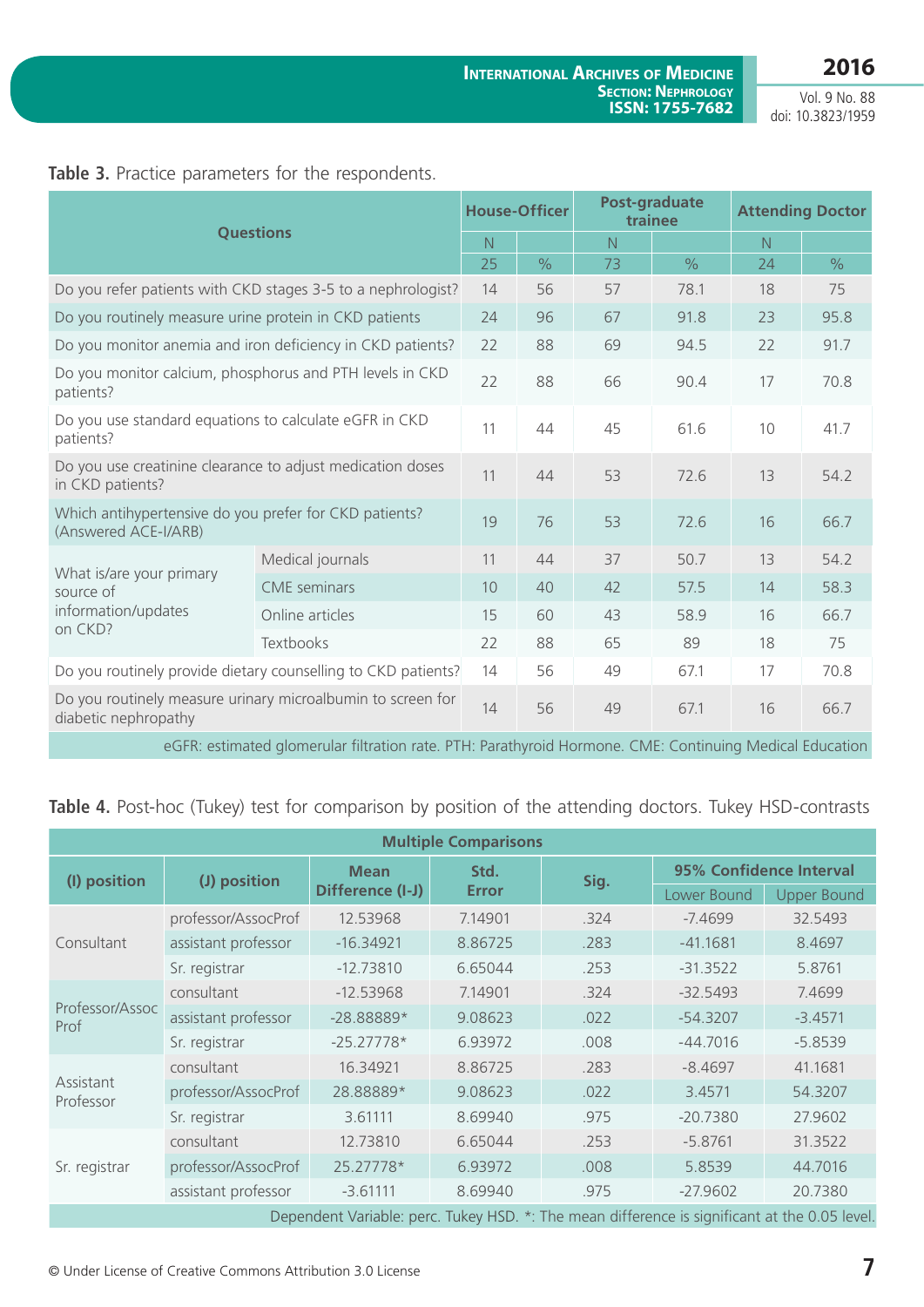Vol. 9 No. 88 doi: 10.3823/1959

**Table 5** is a post-hoc (Tukey) test comparing all the parameters between all the doctors as per the number of years they had been in practice - with increasing number of years of practice, the CKD knowledge and practice parameters showed a significant decline.

**Table 6** is the ANOVA test of regression between HOs and PG trainees, showing that PG trainees fa-

**Table 5.** Post-hoc (Tukey) test for comparison by years of practice of all doctors.

| <b>Multiple Comparisons</b> |                                                                                               |                  |                   |      |                         |             |                    |
|-----------------------------|-----------------------------------------------------------------------------------------------|------------------|-------------------|------|-------------------------|-------------|--------------------|
| (I) year of                 | (J) year of                                                                                   | <b>Mean</b>      | <b>Std. Error</b> | Sig. | 95% Confidence Interval |             |                    |
| practice                    | practice                                                                                      | Difference (I-J) |                   |      |                         | Lower Bound | <b>Upper Bound</b> |
| $0-5$ yrs                   | 5-10 yrs                                                                                      | 2.91667          | 5.24713           | .945 | $-11.0187$              | 16.8520     |                    |
|                             | 10-20 yrs                                                                                     | 11.11111         | 8.07848           | .520 | $-10.3438$              | 32.5660     |                    |
|                             | more then 20 yrs                                                                              | 18.09524*        | 5.54674           | .010 | 3.3642                  | 32.8263     |                    |
| 5-10 yrs                    | $0-5$ yrs                                                                                     | $-2.91667$       | 5.24713           | .945 | $-16.8520$              | 11.0187     |                    |
|                             | 10-20 yrs                                                                                     | 8.19444          | 9.11070           | .805 | $-16.0018$              | 32.3907     |                    |
|                             | more then 20 yrs                                                                              | 15.17857         | 6.96486           | .143 | $-3.3188$               | 33.6759     |                    |
|                             | $0-5$ yrs                                                                                     | $-11.11111$      | 8.07848           | .520 | $-32.5660$              | 10.3438     |                    |
| 10-20 yrs                   | 5-10 yrs                                                                                      | $-8.19444$       | 9.11070           | .805 | $-32.3907$              | 16.0018     |                    |
|                             | more then 20 yrs                                                                              | 6.98413          | 9.28649           | .875 | $-17.6790$              | 31.6472     |                    |
|                             | $0-5$ yrs                                                                                     | $-18.09524*$     | 5.54674           | .010 | $-32.8263$              | $-3.3642$   |                    |
| more than 20<br>yrs         | 5-10 yrs                                                                                      | $-15.17857$      | 6.96486           | .143 | $-33.6759$              | 3.3188      |                    |
|                             | 10-20 yrs                                                                                     | $-6.98413$       | 9.28649           | .875 | $-31.6472$              | 17.6790     |                    |
|                             | Dependent Variable: perc. Tukey HSD. *: The mean difference is significant at the 0.05 level. |                  |                   |      |                         |             |                    |

### **Table 6.** Regression HO/PG.

| <b>ANOVA</b> <sup>a</sup>                                                                 |              |                       |    |                    |       |                   |  |
|-------------------------------------------------------------------------------------------|--------------|-----------------------|----|--------------------|-------|-------------------|--|
|                                                                                           | <b>Model</b> | <b>Sum of Squares</b> | df | <b>Mean Square</b> |       | Sig.              |  |
|                                                                                           | Regression   | 1164.243              |    | 1164.243           | 7.332 | .008 <sup>b</sup> |  |
|                                                                                           | Residual     | 15243.580             | 96 | 158.787            |       |                   |  |
|                                                                                           | Total        | 16407.823             | 97 |                    |       |                   |  |
| <sup>a</sup> : Dependent Variable: perc. <sup>b</sup> : Predictors: (Constant), HO or PG? |              |                       |    |                    |       |                   |  |

### **Table 7.** Spearman's rho, a test for correlation.

| <b>Correlations</b>                                          |                                 |                                |          |                     |                           |  |  |  |
|--------------------------------------------------------------|---------------------------------|--------------------------------|----------|---------------------|---------------------------|--|--|--|
|                                                              |                                 |                                | perc     | year of<br>practice | year of<br>training in PG |  |  |  |
|                                                              |                                 | <b>Correlation Coefficient</b> | 1.000    | $-.377**$           | $.310**$                  |  |  |  |
|                                                              | percentage                      | Sig. (2-tailed)                |          | .005                | .008                      |  |  |  |
|                                                              |                                 | $\mathbb N$                    | 125      | 55                  | 73                        |  |  |  |
|                                                              | Spearman's rho year of practice | Correlation Coefficient        | $-377**$ | 1.000               |                           |  |  |  |
|                                                              |                                 | Sig. (2-tailed)                | .005     | $\sim$              | $\cdot$                   |  |  |  |
|                                                              |                                 | N                              | 55       | 55                  | 22                        |  |  |  |
|                                                              | year of training<br>in PG       | <b>Correlation Coefficient</b> | $.310**$ |                     | 1.000                     |  |  |  |
|                                                              |                                 | Sig. (2-tailed)                | .008     | $\sim$              | $\sim$                    |  |  |  |
|                                                              |                                 | $\mathbb N$                    | 73       | 22                  | 73                        |  |  |  |
| **: Correlation is significant at the 0.01 level (2-tailed). |                                 |                                |          |                     |                           |  |  |  |

**8 This article is available at:** [www.intarchmed.com](http://www.intarchmed.com) and www.medbrary.com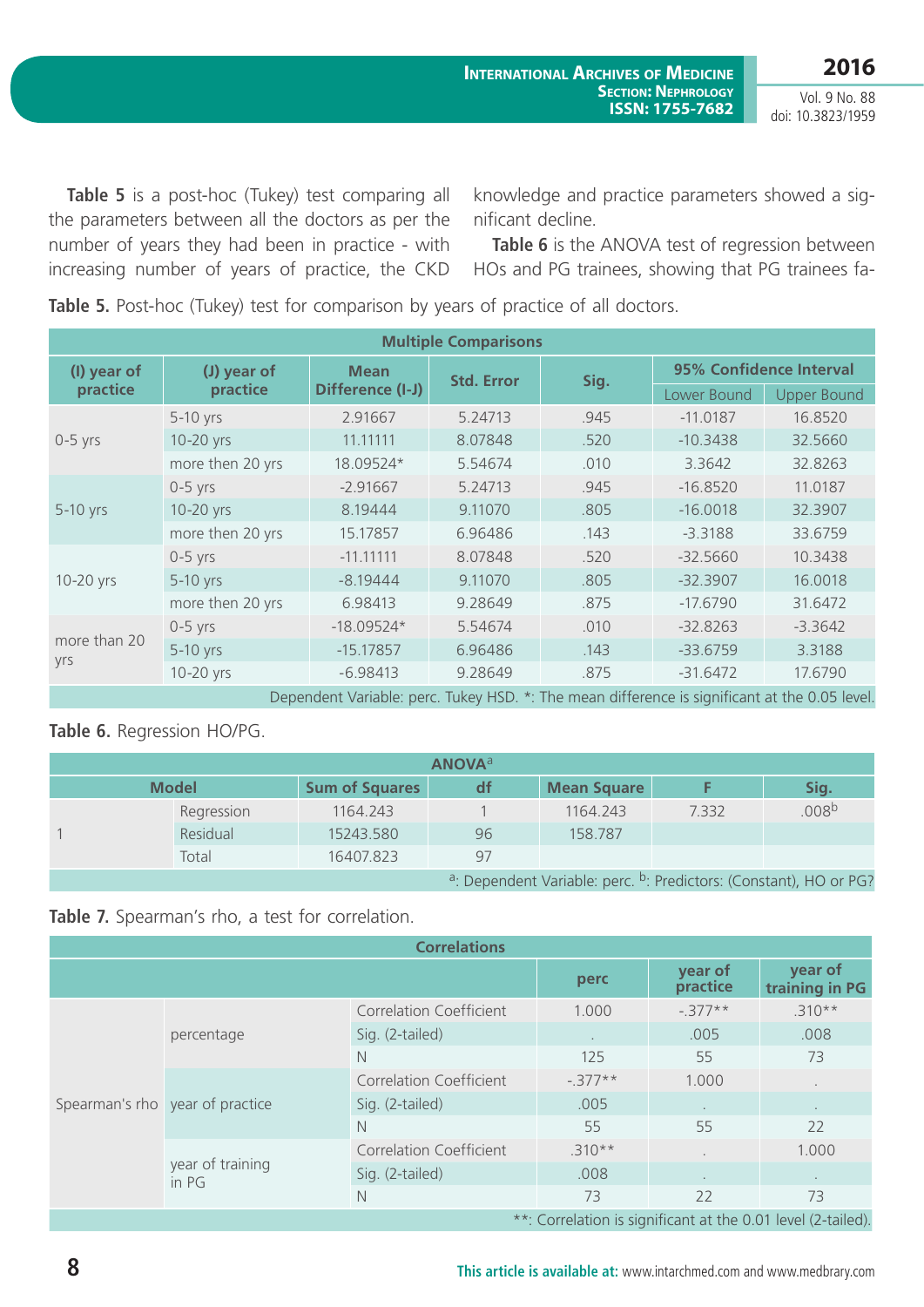Vol. 9 No. 88 doi: 10.3823/1959

red better than their juniors in the knowledge and practice parameters for CKD management.

**Table 7** details the Spearman's Rho, a test for ordinal variables, to see whether the mentioned variables are correlated. It checks if an ordinal variable (years of practice, years of PG training) is correlated with a continuous variable (percentage in this case). The p-values are significant and it shows that as the years of practice increased the percentage correct score decreased, while as the years of training as PGs increased, the percentage correct score increased within that sub-group.

### **Discussion**

The results of our survey highlight the areas that need to be worked upon in order to improve the quality of care for patients with CKD. In Pakistan, patients suffering from CKD are mainly under care of internists and general practitioners until they reach advanced kidney failure when they are referred to a nephrologist [38]. The majority of doctors were aware of eGFR being the best way to stage kidney disease as compared to serum urea or creatinine levels. However, most attending doctors and house-officers were not aware that there are five stages of CKD, and only a small minority of all could correctly identify the MDRD equation used for eGFR estimation for CKD staging. Most were not aware of standard guidelines used for the management of CKD. Only 44% of HOs, 61.6% of PGs and 41.7% of attending doctors actually used standard equations to calculate eGFR in CKD patients, and 44% of HOs, 72.6% of PGs, and 54.2% of attending doctors actually used the Creatinine Clearance to adjust medication doses in CKD patients.

Traditionally, physicians have been relying on measurement of serum creatinine alone for kidney disease detection and management. The KDOQI guidelines recommend that the serum creatinine alone is not an accurate index of the level of GFR and that the level of GFR should be estimated

from prediction equations that take into account the serum creatinine concentration and some or all of the following variables: age, gender, race and body size [41]. Incorporation of these guidelines into clinical practice facilitates early detection of CKD by primary care providers, identification and management of its complications, and also promotes timely referral of patients to nephrology services [38]. A UNYNET study on ten primary care providers revealed that only one used eGFR, while the rest relied on blood urea, serum creatinine or urinalysis alone for diagnosing CKD [42]. In another study at a tertiary care hospital, 78% of the respondents were aware of eGFR being a better tool to assess kidney disease compared to the serum creatinine alone, but 48% either did not know when to refer based on eGFR, or still referred on the basis of serum creatinine alone [31]. However, a study on general practitioners (GPs) in Karachi showed that 78% of them would rely on serum creatinine for detection of kidney disease [38]. Evidence has shown that eGFR measurement in Pakistan by the MDRD equation or calculating the creatinine clearance using the Cockcroft Gault equation is a better predictor of reduced GFR than serum creatinine alone [43], and using serum creatinine alone may result in significant under-recognition of CKD as the level may still be within normal range even when the kidney function is impaired significantly.

A proper understanding of the KDOQI definition of CKD is required to be able to make the diagnosis of CKD [44]. Rates about awareness of KDOQI guidelines reported from other developing countries worldwide are low, with 38.8% of nonnephrology specialists in Nigeria being aware of the guidelines [45]. Low CKD awareness implies that these patients are not properly managed to delay the progression to ESRD [27]. Timely medical intervention which can slow progression of CKD and prevent ESRD has been advocate, since the cost of ESRD programmes is prohibitive, and the quality of life of patients on dialysis is poor [45]. One way of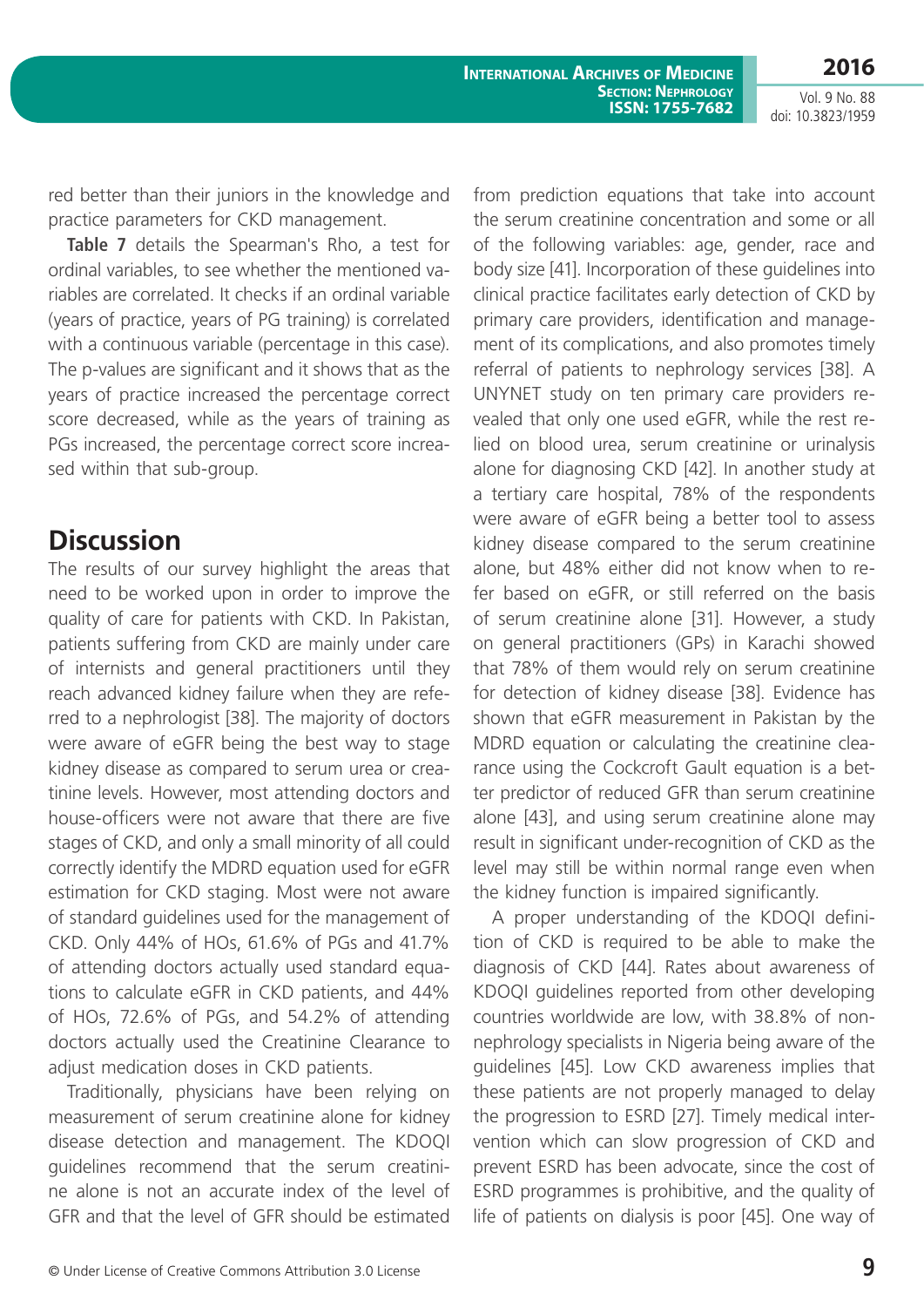**2016**

Vol. 9 No. 88 doi: 10.3823/1959

raising physicians' awareness on staging CKD is to recommend that laboratories should systematically calculate and even stage the eGFR based on the serum creatinine results [46]. Such a strategy has been shown to greatly increase the number of referrals to nephrologists [47, 48].

The majority of respondents in our study knew about "age-related decline" in GFR which is a natural process due to a diminution of nephrons in the body with aging. The majority recognized diabetes mellitus, hypertension, renal stone disease and chronic glomerulonephritis as being risk factors for CKD. This was similar to results noted in a study in Cameroon [46], as well as in a web-based survey in the US [49]. Several studies have shown an increased risk for CKD among individuals with diabetes, hypertension, autoimmune diseases, urinary tract infections, stone diseases, and older age, among others [50]. Physicians involved in the care of CKD patients should pay attention to a wide range of disorders that may develop as a result of loss of renal function; it is important to recognize all the complications of CKD in order to reduce diseaserelated morbidity and mortality [38]. The potential complications of CKD were identified by a majority of the respondents, but fewer attending doctors (66.7%) identified cardiovascular disease as a complication of CKD. The most commonly identified complication was anemia, similar to other studies [38, 45, 46, 49].

In our study, 84% of house-officers, 97.3% of PG trainees and 87.5% of attending doctors believed that late referral [when patient becomes symptomatic of uremia] to a nephrologist causes high mortality and morbidity. However, only 56% of houseofficers, 78% of PGs and 75% of attending doctors would refer patients with a creatinine of 3 or above to a nephrologist. Several studies have shown that late referral to nephrologists is usually associated with adverse outcomes [51-53]. The KDOQI guidelines recommend that patients with CKD should be referred to a nephrologist when eGFR is less than 60 ml/min [50]. The potential benefits of early referral include slowing CKD progression with timed interventions, informed selection of dialysis modality and non-emergent initiation of dialysis, less frequent and shorter hospital stays, lower cost, improved survival and likelihood of a pre-emptive transplant [38]. A study from the US showed that approximately 25- 50% of patients starting chronic renal replacement therapy require dialysis within one month of their first nephrology visit [54]. In a Pakistan study, 84% of physicians knew that late nephrology referral translates into higher morbidity and mortality, but 48% were unaware as to when to refer the patient to a nephrologist based on eGFR [31]. In the Nigeria study, very few respondents knew about the criteria for referring CKD patients to nephrology [45]. In order to initiate timely referral of CKD patients, primary providers need to be aware of risk factors for CKD and comorbidities associated with CKD, as well as clinical practice guidelines describing optimal CKD care, such as the KDOQI guidelines [50], the recommendations from the American Diabetes Association (ADA) [21], or the clinical practice guidelines developed by the Renal Physicians Association (RPA) [55].

There is substantial evidence suggesting the efficacy of Angiotensin Converting Enzyme (ACE) Inhibitors and Angiotensin Receptor Blockers (ARBs) in decreasing albuminuria, and delaying the progression from microalbuminuria to macroalbuminuria in patients with proteinuria and CKD [56, 57]. The KDOQI guidelines recommend a target blood pressure [BP] of less than 130/80mmHg in patients with CKD, and the preferred choice of antihypertensive for both diabetic and non-diabetic kidney disease are ACE Inhibitors and ARBs [22]. In our study only 54% of attendings and 32% of house-officers could correctly identify the goal BP for CKD, and the number among PG trainees was higher [63%]. However, the majority did choose ACE Inhibitors and ARBs as the class of antihypertensives they used in patients with CKD. For the 25% of doctors who did not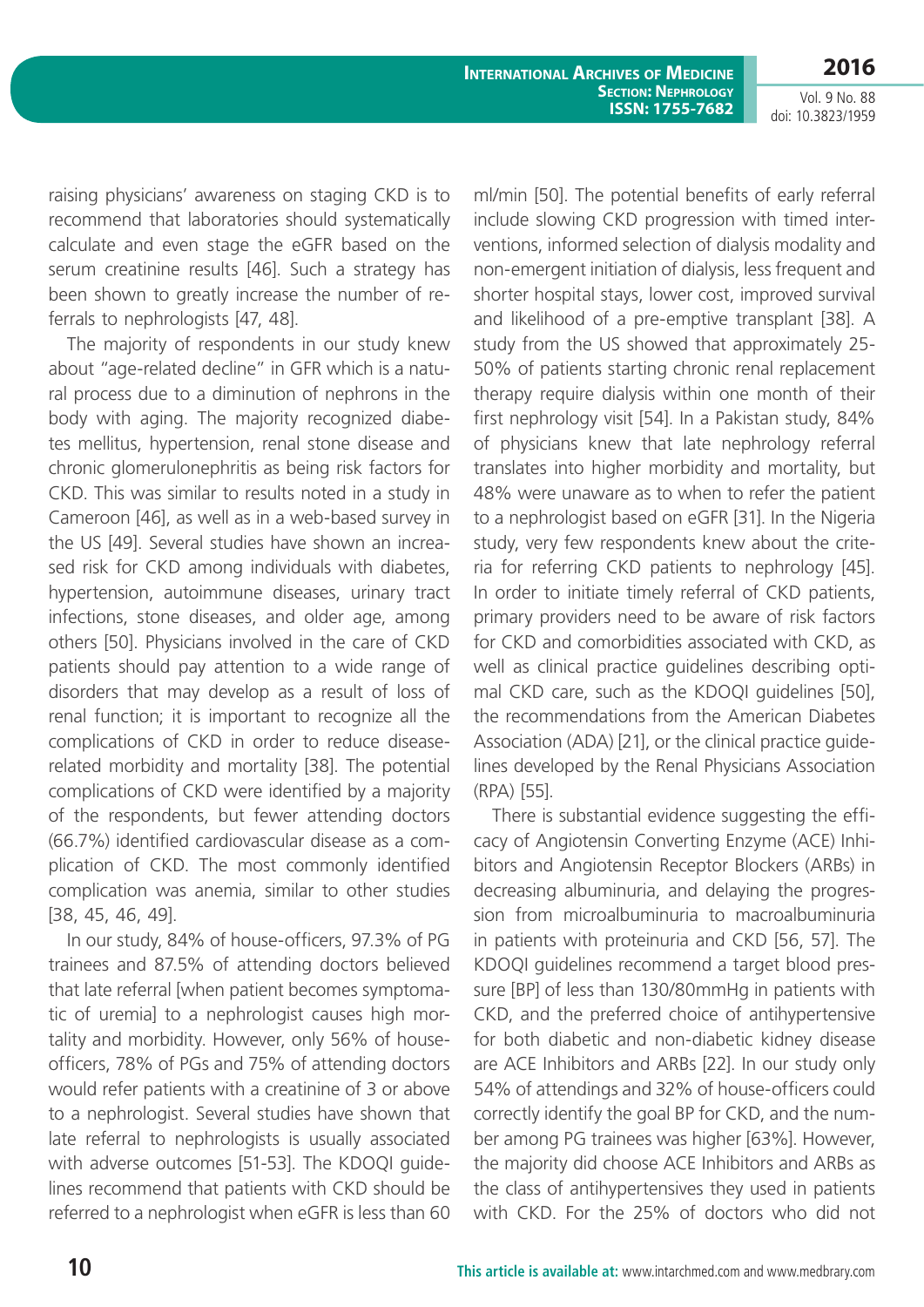**2016**

Vol. 9 No. 88 doi: 10.3823/1959

choose this class of drugs, it may be necessary to disseminate information about the usefulness of a given intervention, and also give hand-on information about monitoring, prevention, and treatment of potential complications [49]. Data supporting the use of ACE Inhibitors and ARBs show that these agents are not only beneficial in patients with an abnormal serum creatinine, but also safe, as long as patients are carefully monitored and counseled [58, 59].

Regarding diabetes, the American Diabetes Association and the KDOQI work-group recommend that patients with diabetes should be screened annually for diabetic kidney disease [60]. It is especially important that clinicians are well-versed in the management of diabetes and its attendant complications, as diabetes is the leading cause of kidney failure world-wide, and its prevalence is high in the South Asian populations, and is expected to increase 2-fold till 2030 [57]. Initial screening for diabetes with a urine microalbumin should commence 5 years after the diagnosis of type 1 diabetes, and at the time of diagnosis of type 2 diabetes. In our study, about half of the HOs and PGs, and 66.7% of attendings knew that screening for diabetic nephropathy begins at diagnosis, and 56% of HOs, 67% of PGs and 66.7% of HOs routinely measured urinary microalbumin to screen for diabetic nephropathy. In another study on GPs in Pakistan, the majority were aware of when to start screening for diabetic nephropathy [38], and in the US study on trainees, 70% elected to screen for microalbuminuria [49]. As the vast majority of diabetic CKD patients are under care of GPs and internal medicine doctors, it needs to be ensured that emphasis is placed on the teaching and hands-on implementation of clinical practice guidelines in order to improve the care of diabetic CKD patients.

Regarding practice parameters for CKD, the vast majority did admit to routinely measuring urinary protein and monitoring anemia parameters in CKD patients, but the number fell among the attending doctors to 70.8% regarding monitoring bone parameters for CKD patients. In the study by Lenz et al., the majority of doctors did not order anemia and screening tests for secondary hyperparathyroidism [49]. However, the questions did not evaluate the names of the clinical parameters in detail, so the answers may not reflect the accuracy of the screening tests being ordered. The screening for these complications of CKD should be initiated at Stage 3 of CKD, and unless educational efforts should be aimed specifically at non-nephrologists to fill these knowledge gaps.

The primary source of information on CKD for most doctors was textbooks, followed by online resources and CME seminars and medical journals falling back on the list. Recent data show that there is an acute lack of awareness of clinical practice guidelines for CKD patients among primary providers [32]. Only some doctors routinely provide dietary counseling to patients with CKD, with 56% of house-officers, 67.1% of PG trainees and 70.8% of attending, and this is another area that needs immediate attention. Doctors should be encouraged to read medical journals to stay abreast of latest research and trends in medical practice.

Regarding the overall results, junior doctors fared better probably due to the fact they have more knowledge of current guidelines, and they are more likely to comply with the current guidelines, whereas the senior doctors are more likely to be established in their set patterns of practice. The KDOQI guidelines have undergone major changes in the last decade or so, and unless associate professors and professors keep their knowledge up to date, their practice will also not be optimal. Educational efforts aimed at improving CKD care will have to be started for trainees and senior attending alike. In order to succeed, guidelines will have to be presented in a manner that fosters reflection, critically appraises clinical evidence, is practice-based, and is easy to understand for practitioners and patients alike [61]. Local and regional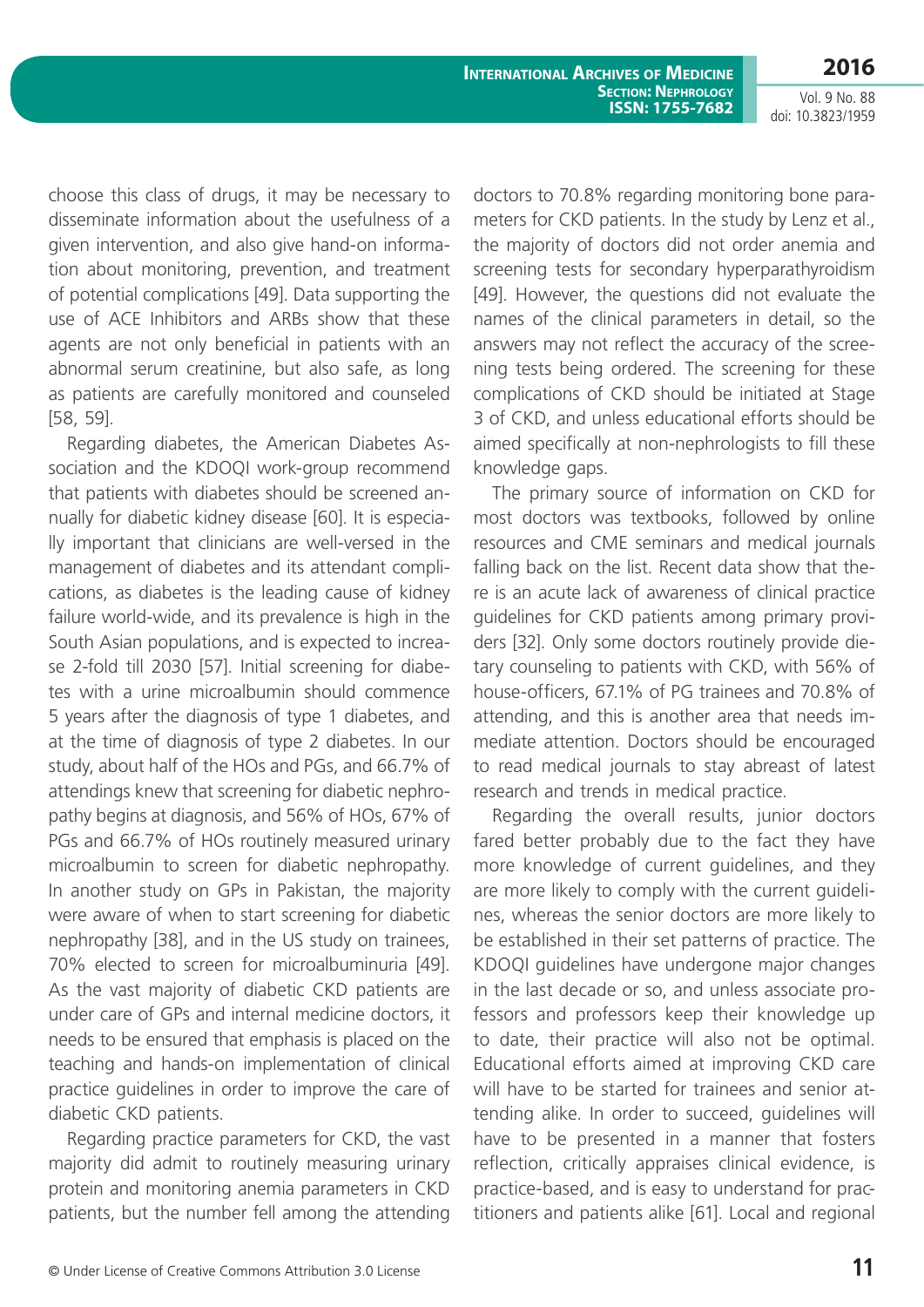workshops and seminars, teaching aids like posters and leaflets, and the local and national media can all be used to highlight the issues related to the management of CKD. The international guidelines should be disseminated to doctors [trainees and those in practice], and local guidelines developed for CKD patients in Pakistan.

This study has some limitations, the population of doctors was limited to three campuses of a private teaching hospital, and the results may be generalizable to the larger set-up of public hospitals across the country. The study was conducted in a tertiary care hospital where patients pay a fee for consultation, which may affect attitudes towards early referral of patients. We cannot be certain that the answers truly reflect the knowledge of the person completing the survey, given that the survey instrument was not formally validated in this respect. However, we did receive a large number of responses from across the three campuses of our hospital, we believe that the data presented here are representative and cover important information about practice patterns of future providers.

## **Conclusion**

In conclusion, our survey results suggest that doctors overall have significant knowledge gaps in CKD management, and these findings suggest that educational is needed to raise awareness of nephrology clinical practice guidelines and recommendations for CKD patients among our medical practitioners. This will have a significant impact on patient outcomes in a developing country with financial constraints, where the cost of care of end stage kidney patients is prohibitively expensive.

# **Authors' Contributions**

Mahvesh Mahmud designed the survey, wrote the protocol and the manuscript. Nida Hussain assisted in the design of the survey and the literature searches. Amal Kamal analyzed the data. Zarak Samoo, Wahaaj Khan collected the data for the study.

### **acknowledgement**

We thank Amna Hamid for part of the data co**llection** 

### **Competing Interests**

The authors declare no competing interests.

## **References**

- **1.** McCullough, B., et al. [2010] Sustainable community-based CKD screening methods employed by the National Kidney Foundation's Kidney Early Evaluation Program [KEEP]. American Journal of Kidney Diseases, 57, S4-S8
- **2.** Khalil, A., Frazier, K., Lennie, T. & Saway, P. [2011]. Depressive symptoms and dietary adherence in patients with end-stage renal disease. Journal of Renal Care, 37, 30-39
- **3.** Lozano R., et al. [2013].Global and regional mortality from 235 causes of death for 20 age groups in 1990 and 2010: a systematic analysis for the Global Burden of Disease Study 2010. Lancet, 380, 2095-2128
- **4.** Saleem Jessani, Rasool Bux and Tazeen H Jafar; Prevalence, determinants, and management of chronic kidney disease in Karachi, Pakistan - a community based cross-sectional study. BMC Nephrology 2014, 15:90
- **5.** Vassalotti JA, Stevens LA, Levey AS. Testing for chronic kidney disease: a position statement from the National Kidney Foundation. Am J Kidney Dis 2007; 50[2]:169-180. [PubMed: 17660017]
- **6.** El Nahas, A. & MMedSci, A. [2005] Chronic Kidney Disease: the global challenge. Lancet, 365, 331-340
- **7.** A. Khalil & M. Abdalrahim. Knowledge, attitudes, and practices towards prevention and early detection of chronic kidney disease. International Nursing Review 2014
- **8.** Ibrahim, M. & Damasceno, A. [2012] Hypertension in developing countries. Lancet, 382, 611-619
- **9.** Wetterhall SF, Olson DR, DeStefano F, et al. Trends in diabetes and diabetic complications, 1980-1987. Diabetes Care. 1992; 15: 960-7
- **10.** Coresh J, Astor B, Sarnak MJ. Evidence for increased cardiovascular disease risk in patients with chronic kidney disease. Curr Opin Nephrol Hypertens 2004; 13: 73-81.
- **11.** Sarnak MJ, Levey AS, Schoolwerth AC, et al. Kidney disease as a risk factor for development of cardiovascular disease: a statement from the American Heart Association Councils on Kidney in Cardiovascular Disease, High Blood Pressure Research, Clinical Cardiology, and Epidemiology and Prevention. Hypertension 2003; 42: 1050-65.
- **12.** Go AS, Chertow GM, Fan D, McCulloch CE, Hsu CY. Chronic kidney disease and the risks of death, cardiovascular events, and hospitalization. N Engl J Med 2004; 351: 1296-305.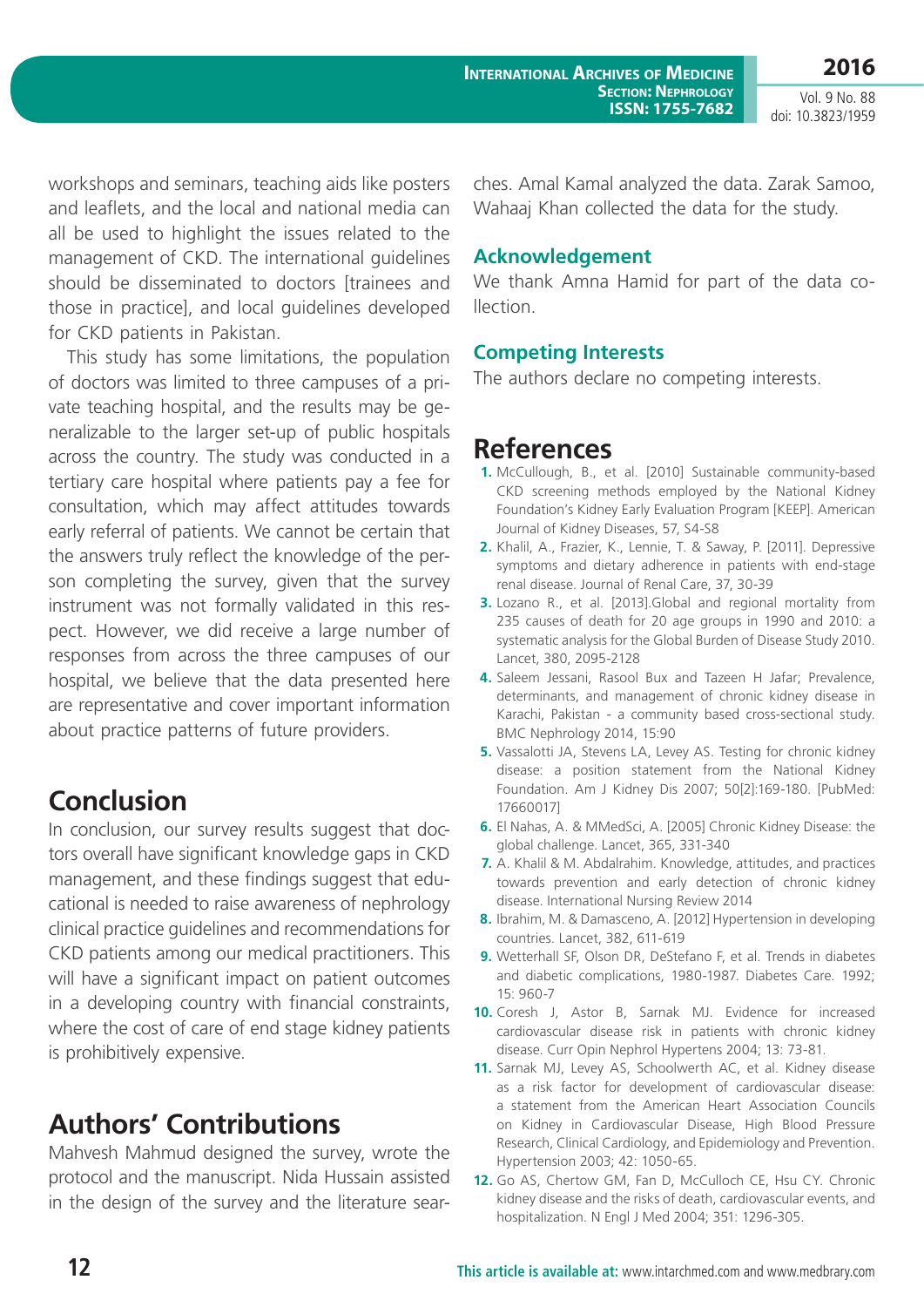- **13.** Anavekar NS, McMurray JJ, Velazquez EJ, et al. Relation between renal dysfunction and cardiovascular outcomes after myocardial infarction. N Engl J Med 2004; 351: 1285-95.
- **14.** Jafar TH, Levey AS, Jafary FH, White F, Gul A, Rahbar MH, et al. Ethnic subgroup differences in hypertension in Pakistan. J Hypertension 2003; 21:905-12
- **15.** Shera AS, Rafique G, Khawaja IA, Ara J, Baqai S, King H. Pakistan national diabetes survey: prevalence of glucose intolerance and associated factors in Shikarpur, Sindh Province, Diabetes Med 1995; 12 – 1116-21
- **16.** Go AS, Chertow GM, Fan D, McCulloch CE, Hsu CY. Chronic kidney disease and the risks of death, cardiovascular events, and hospitalization. N Engl J Med 2004; 351[13]:1296-1305. [PubMed:15385656]
- **17.** Plantinga LC, Boulware LE, Coresh J, Stevens LA, Miller ER 3rd, Saran R, Messer KL, Levey AS, Powe NR. Patient awareness of chronic kidney disease: trends and predictors. Arch Intern Med 2008; 168[20]:2268–2275. [PubMed: 19001205]
- **18.** Nickolas TL, Frisch GD, Opotowsky AR, Arons R, Radhakrishnan J. Awareness of kidney disease in the US population: findings from the National Health and Nutrition Examination Survey [NHANES]1999 to 2000. Am J Kidney Dis 2004; 44[2]:185-197. [PubMed: 15264176]
- **19.** Coresh J, Byrd-Holt D, Astor BC, Briggs JP, Eggers PW, Lacher DA, Hostetter TH. Chronic kidney disease awareness, prevalence, and trends among U.S. adults, 1999 to 2000. J Am Soc Nephrol 2005; 16[1]:180–188. [PubMed: 15563563]
- **20.** Paul A. James, MD1; Suzanne Oparil, MD2; Barry L. Carter, PharmD1; William C. Cushman, MD3; Cheryl Dennison-Himmelfarb, RN, ANP, PhD4; Joel Handler, MD5; Daniel T. Lackland, DrPH6; Michael L. LeFevre, MD, MSPH7; Thomas D. MacKenzie, MD, MSPH8; Olugbenga Ogedegbe, MD, MPH, MS9; Sidney C. Smith Jr, MD10; Laura P. Svetkey, MD, MHS11; Sandra J. Taler, MD12; Raymond R. Townsend, MD13; Jackson T. Wright Jr, MD, PhD14; Andrew S. Narva, MD15; Eduardo Ortiz, MD, MPH. 2014 Evidence-Based Guideline for the Management of High Blood Pressure in Adults Report From the Panel Members Appointed to the Eighth Joint National Committee [JNC 8] . JAMA. 2014; 311[5]:507-520. doi:10.1001/jama.2013.284427.
- **21.** Standards of Medical Care in Diabetes Care. Position Statement of the American Diabetes Association. Diabetes Care, Volume 32, Supplement 1, Jan 2009
- **22.** Levey AS, Atkins R, Coresh J, Cohen EP, Collins AJ, Eckardt KU, Nahas ME, Jaber BL, Jadoul M, Levin A, Powe NR, Rossert J, Wheeler DC, Lameire N, Eknoyan G. Chronic kidney disease as a global public health problem: approaches and initiatives - a position statement from Kidney Disease Improving Global Outcomes. Kidney Int 2007; 72[3]:247–259. [PubMed: 17568785]
- **23.** Levey AS, Andreoli SP, DuBose T, Provenzano R, Collins AJ. Chronic kidney disease: common, harmful and treatable--World Kidney Day 2007. Am J Nephrol 2007; 27[1]:108-112. [PubMed: 17308371]
- **24.** Chin HJ, Ahn JM, Na KY, Chae DW, Lee TW, Heo NJ, Kim S. The effect of the World Kidney Day campaign on the awareness of chronic kidney disease and the status of risk factors for cardiovascular disease and renal progression. Nephrol Dial Transplant. 2009 in press.
- **25.** Bakris G, Collins AJ. Executive summary: Kidney Early Evaluation Program [KEEP] 2007 Annual Data Report. Am J Kidney Dis 2008; 51[4]:S1–S2. [PubMed: 18359402]
- **26.** Vassalotti JA, Li S, Chen SC, Collins AJ. Screening populations at increased risk of CKD: The Kidney Early Evaluation Program [KEEP] and the public health problem. Am J Kidney Dis 2009; 53[3 Suppl3]: S107-S114. [Pub Med: 19231754]
- **27.** Lin CL, Chuang FR, Wu CF, Yang CT. Early referral as an independent predictor of clinical outcome in end-stage renal disease on hemodialysis and continuous ambulatory peritoneal dialysis. Renal Failure 2004; 26 [0886-022; 5]:531-537. [Pub Med: 15526911]
- **28.** Kinchen KS, Sadler J, Fink N, Brookmeyer R, Klag MJ, Levey AS, Powe NR. The timing of specialist evaluation in chronic kidney disease and mortality. Ann Intern Med 2002; 137[6]:479-486. [PubMed:12230348]
- **29.** Roderick P, Jones C, Drey N, Blakeley S, Webster P, Goddard J, Garland S, Bourton L, Mason J, Tomson C. Late referral for end-stage renal disease: a region-wide survey in the south west of England. Nephrol Dial Transplant 2002; 17[7]:1252-1259. [PubMed: 12105249]
- **30.** Jungers P, Massy ZA, Nguyen-Khoa T, Choukroun G, Robino C, Fakhouri F, Touam M, Nguyen AT, Grunfeld JP. Longer duration of predialysis nephrological care is associated with improved long-term survival of dialysis patients. Nephrol Dial Transplant 2001; 16[12]:2357-2364. [Pub Med:11733627]
- **31.** Tamizuddin S, Ahmed W. Knowledge, attitude and practices regarding chronic kidney disease and estimated GFR in a tertiary care hospital in Pakistan. JPMA May 2010
- **32.** Boulware LE, Troll MU, Jaar BG, Myers DI, Powe NR. Identification and referral of patients with progressive CKD: a national study. Am J Kidney Dis 2006; 48: 192-204
- **33.** Goransson LG, Bergrem H. Consequences of late referral of patients with end-stage renal disease. J Int Med 2001; 250: 154- 9
- **34.** Kinchen KS, Sadler J, Fink N, Brookmeyer R, Klag MJ, Levey AS, et al. The timing of specialist evaluation in chronic kidney disease and mortality. Ann Inter Med 2002; 137: 479-86
- **35.** Chan MR, Dall AT, Fletcher KE, Lu N, Trivedi H. Outcomes in patients with chronic kidney disease referred late to nephrologists: a meta-analysis. Am J Med 2007; 120: 1063-70
- **36.** Sakhuja V, Sud K. End-stage renal disease in India and Pakistan: Burden of disease and management issues. Kidney International Suppl. 2003; 83: S 115-8. [PubMeD)
- **37.** Muhammad Anees, Asim Mumtaz, Saleem Uz Zaman Adhmi, Muhammad Ibrahim. Knowledge, attitude and practices (KAP) of chronic kidney disease among medical officers of teaching hospitals of Lahore. Annals Vol 20, Issue 1, Jan -Mar 2014